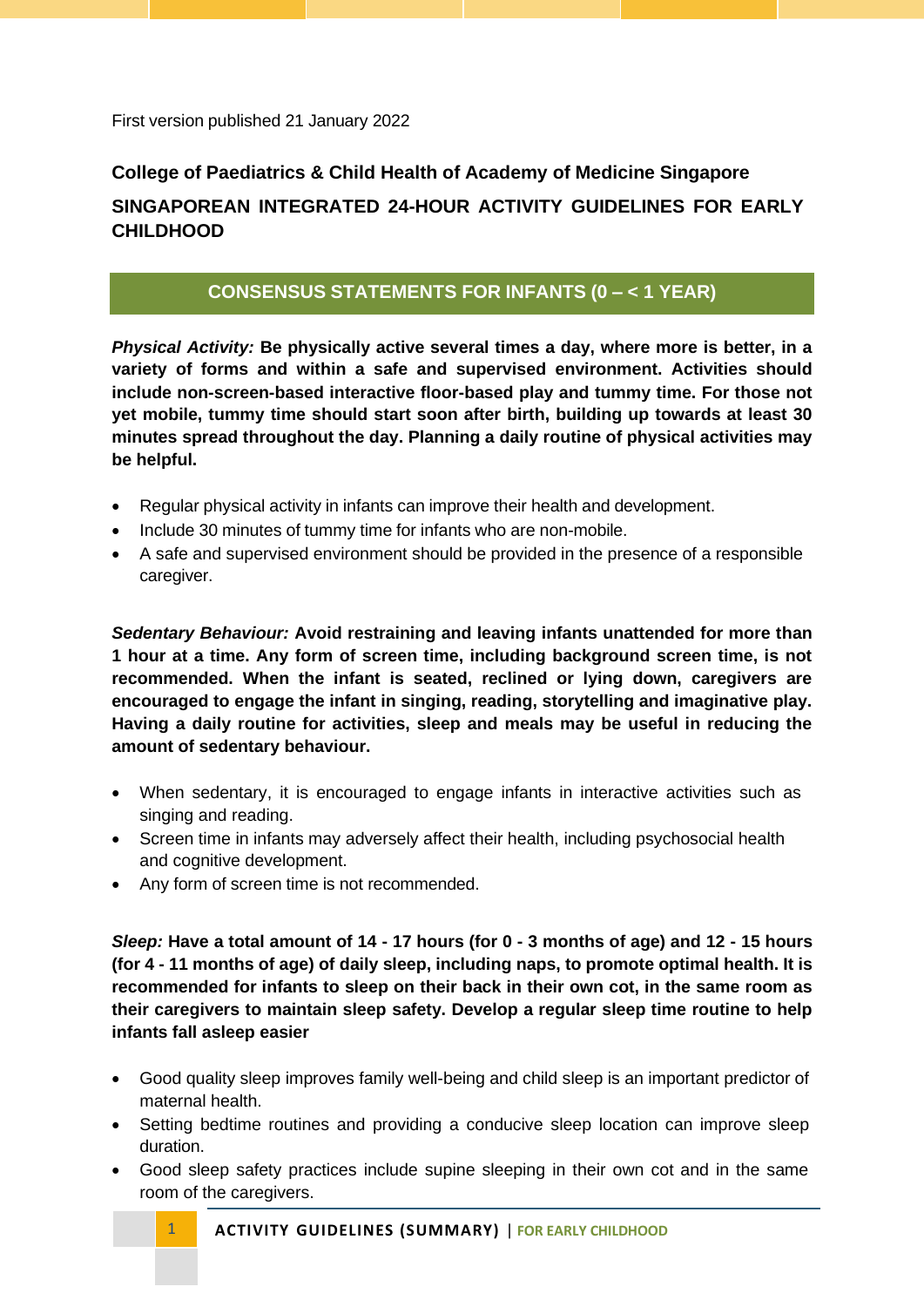*Diet and Eating Habit:* **Breastfeeding is recommended for infants when possible. From 4 to 6 months of age, introduce a variety of development- and culture-appropriate solid foods of various textures and flavours, that is prepared with no added salt and sugar. Provide a daily routine of having meals spaced 2-3 hours apart in the daytime to avoid overfeeding.**

- It is recommended that fully and partially breast-fed infants be supplemented with 400IU of vitamin D soon after birth.
- Complementary foods should be started for infants when they are between 4 to 6 months of age, depending on developmental readiness.
- There is no evidence that delaying the introduction of allergenic foods prevents food allergies.
- It is recommended that guidance on responsive feeding practices is provided to caregivers.

# **CONSENSUS STATEMENTS FOR TODDLERS (1 - < 3 YEARS)**

*Physical Activity:* **Accumulate at least 180 minutes in a variety of physical activities, where more is better, at any intensity spread throughout the day within a safe environment. Daily outdoor play for toddlers is highly encouraged. Caregivers should actively participate in all forms of physical play with toddlers.**

- Participate in physical activities comprising of both light activities and moderate to vigorous physical activities.
- Caregivers should encourage and/or participate actively with the child during play.
- Both structured indoor and outdoor activities are equally important.

*Sedentary Behaviour:* **Avoid restraining toddlers on a seat for more than 1 hour at a time. Screen time, regardless of the type of device, is not recommended for toddlers younger than 18 months of age, and should be limited to less than 1 hour per day for toddlers 18 months and above. When sitting or lying down, it would be most beneficial to engage the toddler in singing, reading, storytelling or imaginative play.**

- When sedentary, it is encouraged to engage toddlers in interactive and non-screenbased activities as these promote cognitive and social development.
- Prolonged periods being seated or spent on any screen device should be avoided as it is harmful for a child's physical, psycho-emotional and social health.

#### *Sleep:* **Have a total amount of 11-14 hours of daily sleep with regular sleep and wakeup times. Develop a bedtime routine and keep to a consistent bedtime. Provide a conducive sleep environment and avoid screen time before bed.**

- Regular bedtime and bedtime routine help toddlers sleep longer and better, and may be important for obesity prevention.
- Develop a bedtime routine such as reading bedtime stories or listening to lullaby.
- Provide a conducive sleep environment that is dark, quiet and of comfortable temperature.
- Avoid screen time 30 minutes before bed.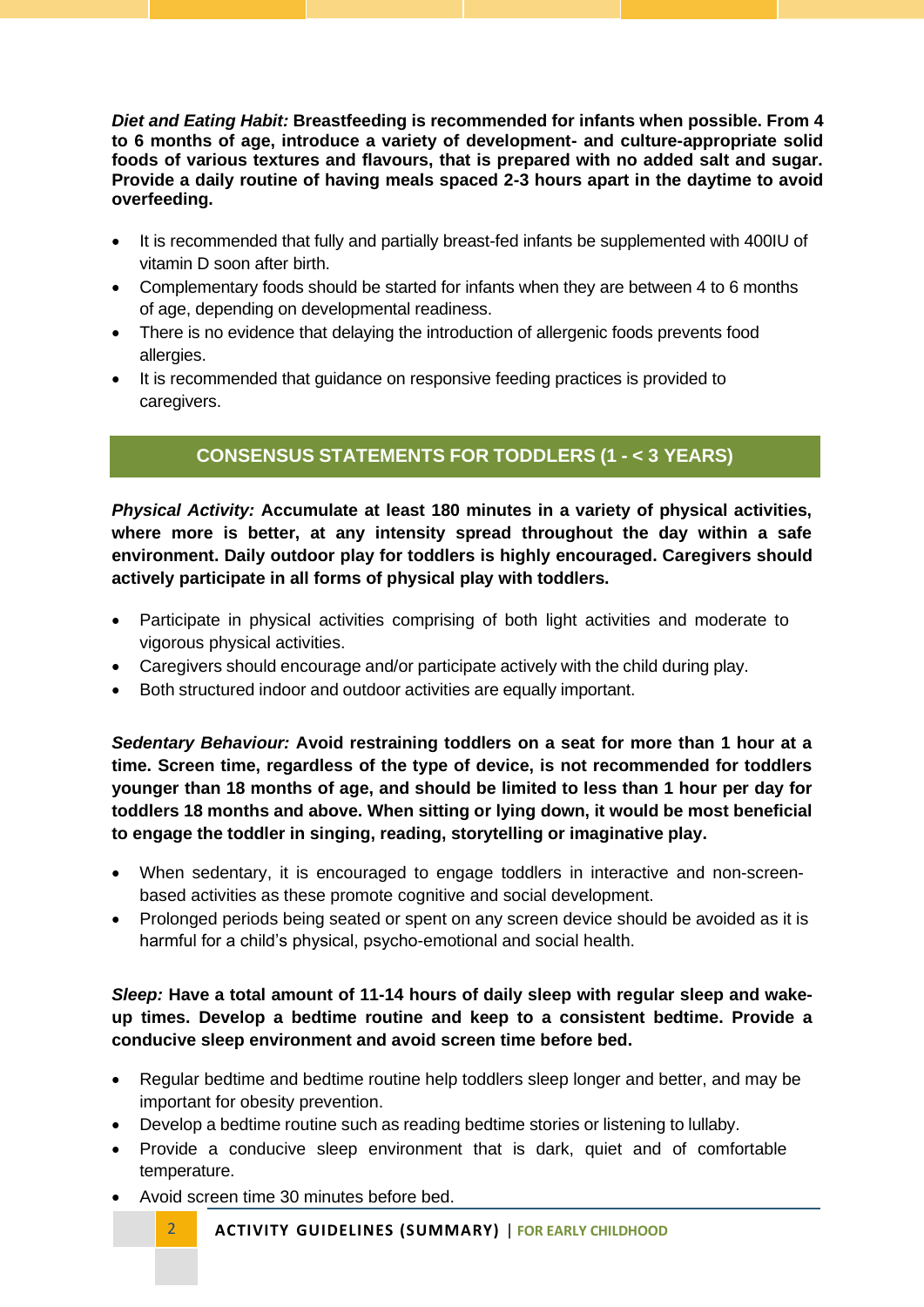*Diet and Eating Habit:* **Continue to increase the variety of foods offered to your child and wean off milk as the main source of nutrition. Introduce healthy family meals and offer whole milk and water, while establishing a structured routine for meal and snack times. Using food to soothe your child or as a reward is discouraged.**

- Caregivers decide what, when and how food is consumed at home.
- With increasing focus on a variety of minimally-processed foods across all major food groups, toddler should be weaned off milk as their main source of nutrition.
- Sugar-sweetened beverages and caffeinated beverages should not be given before two years of age and avoided as much as possible thereafter.
- Caregivers are encouraged to recognize and respond to hunger and fullness cues of the toddler, and should not pressure the toddler to eat new foods nor use food as reward.

### **CONSENSUS STATEMENTS FOR PRE-SCHOOLERS (3 - < 7 YEARS)**

*Physical Activity:* **Accumulate at least 180 minutes of physical activity at any intensity spread throughout the day and within a safe environment. At least 60 minutes should be of moderate– to vigorous-intensity, where more is better, and the physical activities can be accumulative and take different forms. Older preschoolers (5 – 6 years of age) should be exposed to a variety of age-appropriate vigorous-intensity play and engage in muscle- and bone-strengthening activities several times a week. Daily outdoor active play among preschoolers is highly encouraged. Caregivers should participate actively with preschoolers during all forms of active play.**

- Regular physical activity, especially that which is moderate- to vigorous-intensity, is associated with multiple health benefits in pre-schoolers.
- Include at least 60 minutes of moderate-to-vigorous-intensity, preferably engaged outdoors.
- A strong foundation in movement competence in childhood is associated with lifelong participation in physical activity.

*Sedentary Behaviour:* **Limit the total daily amount of sedentary behaviour, such as sitting or lying down, and interrupt extended periods of time spent being sedentary. Recreational screen time, regardless of the type of screen device, should be limited to less than 1 hour.**

- Sedentary behaviour and in particular recreational screen time among children aged 3 6 years bore diverse detrimental effects on health and development.
- When sedentary behaviour cannot be avoided, regular movement breaks can minimize adverse health effects.
- Recreational screen time should be limited and age-appropriate content should be preferred.